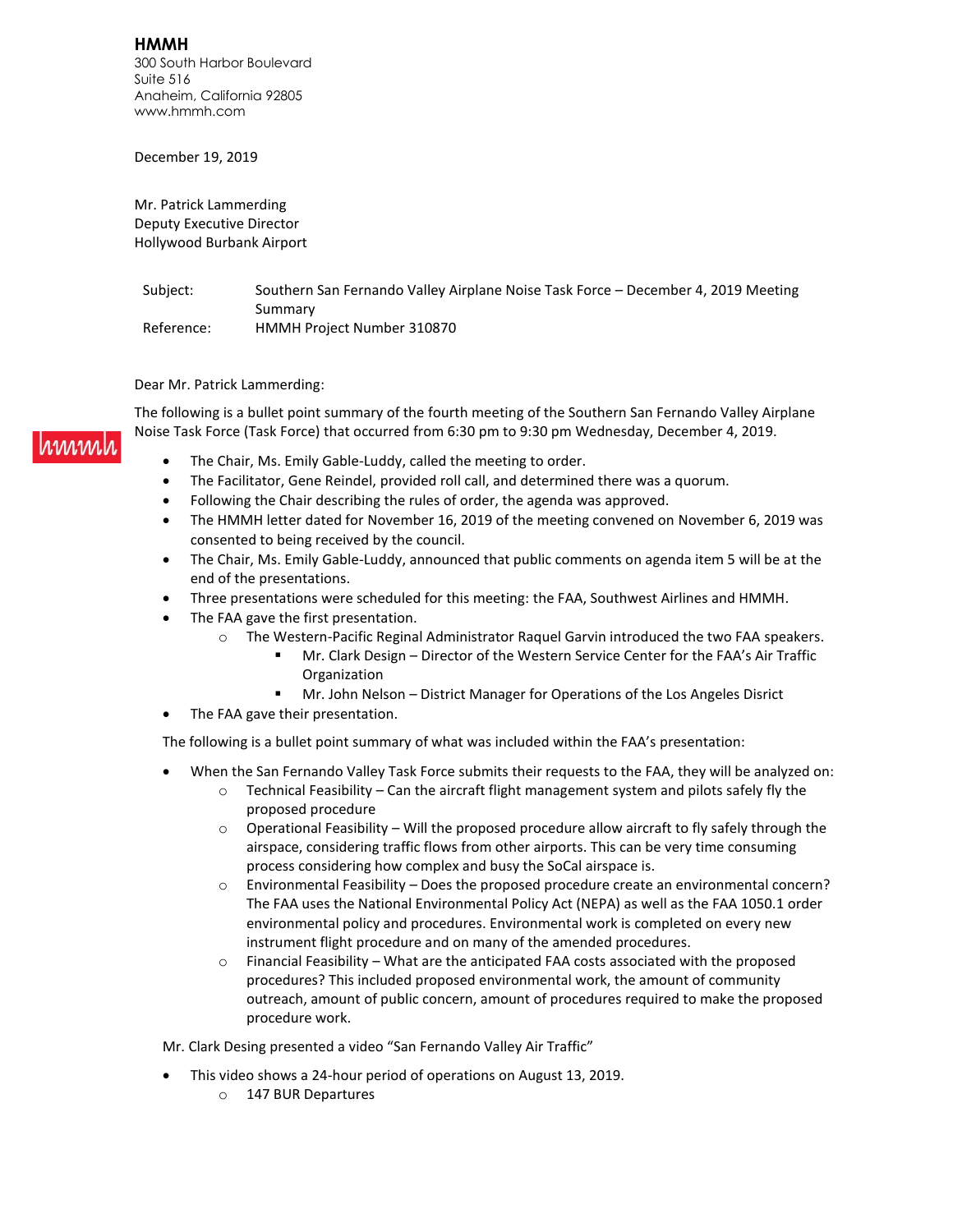- o 167 BUR Arrivals
- o 58 VNY Departures
- o 79 VNY Arrivals
- The video begins with BUR Departures. As the come off BUR departures turn 210 heading, that is not by air traffic control this is part of the procedure. Aircraft are turned to the north once a controller can safely turn that aircraft.
- The video then adds BUR Arrivals. BUR departures must climb over the top of the arriving aircraft. When a departing aircraft is above the terrain and a controller gets 1000 feet or 3 nautical miles of separation from arrivals, they will turn the departing aircraft.
- The video then adds VNY Departures. BUR and VNY do not depart simultaneously, except for VNY departures to the west. BUR and VNY departures are controlled by Southern California TRACON (SCT), there is a release for departure that ensures separation for the two aircraft. VNY departures gain altitude and climb over BUR arrivals. The BUR arrivals go over the top of VNY and the departures come out and go over the top of BUR arrivals.
- The video then adds VNY arrivals.
- The video then adds Instrument Flight Rule (IFR) over flights. Aircraft departing BUR and VNY must join the stream as they climb up into IFR traffic. Sometimes sequencing is necessary to get the aircraft to fit in. Aircraft are sequenced by spacing either 1000 feet or 3 nautical miles.
- The video finally adds all flights including Visual Flight Rule (VFR) overflights. There are a lot of airplanes that fly over the San Fernando Valley.
- The video ends with a satellite view of all operations. There is very little of the San Fernando Valley that doesn't have an aircraft passing over it.
- Aircraft do not depart BUR Runway 33 because there is high terrain to the north and the aircraft would then be turning to the west into VNY arriving aircraft.

Mr. Clark Desing presented a video showing BUR and VNY arrivals and departures as they occurred on August 15, 2019.

- The video begins at 6am and runs till midnight.
- The video has been sped up to 8 speed.
- The tags on the aircraft are the aircraft type and then altitude.
- There are many reasons why the aircraft turns are made where they are. The controller will turn the aircraft when they can safely turn the aircraft. There are a lot of things that feed into that: the overhead traffic flow sometimes there is not room for them, weather and air temperatures, maximum take-off weight of the aircraft, even be as simple as frequency congestion on the part of the controller and being able to get to that aircraft as it comes off of BUR.
- The FAA only showed a small portion of the video, but the video in its entirety was given to the Task Force.

Mr. Clark Desing presented a video showing quarterly traffic at BUR starting with Q1 2006 and ending with Q3 2019.

Mr. Clark Desing presented a PowerPoint Presentation "San Fernando Valley Task Force Briefing"

- The FAA looked at BUR departures on the third Thursday of August 2014 and 2019.
	- o The FAA found and marked the southerly most 2014 departure track. In 2019 there were four aircraft that few future south than in 2014. This equates to 2.54% of the aircraft in 2019 flew future south than aircraft in 2014 (4 of 154 flights).
	- $\circ$  The FAA looked at August 21, 2014 BUR departures and determined a median point. 46 aircraft turned north and 45 aircraft turned south of the median point.
	- o The FAA looked at August 15, 219 BUR departures and determined a median point. 76 aircraft turned north and 75 aircraft turned south of the median point.

# rinnin.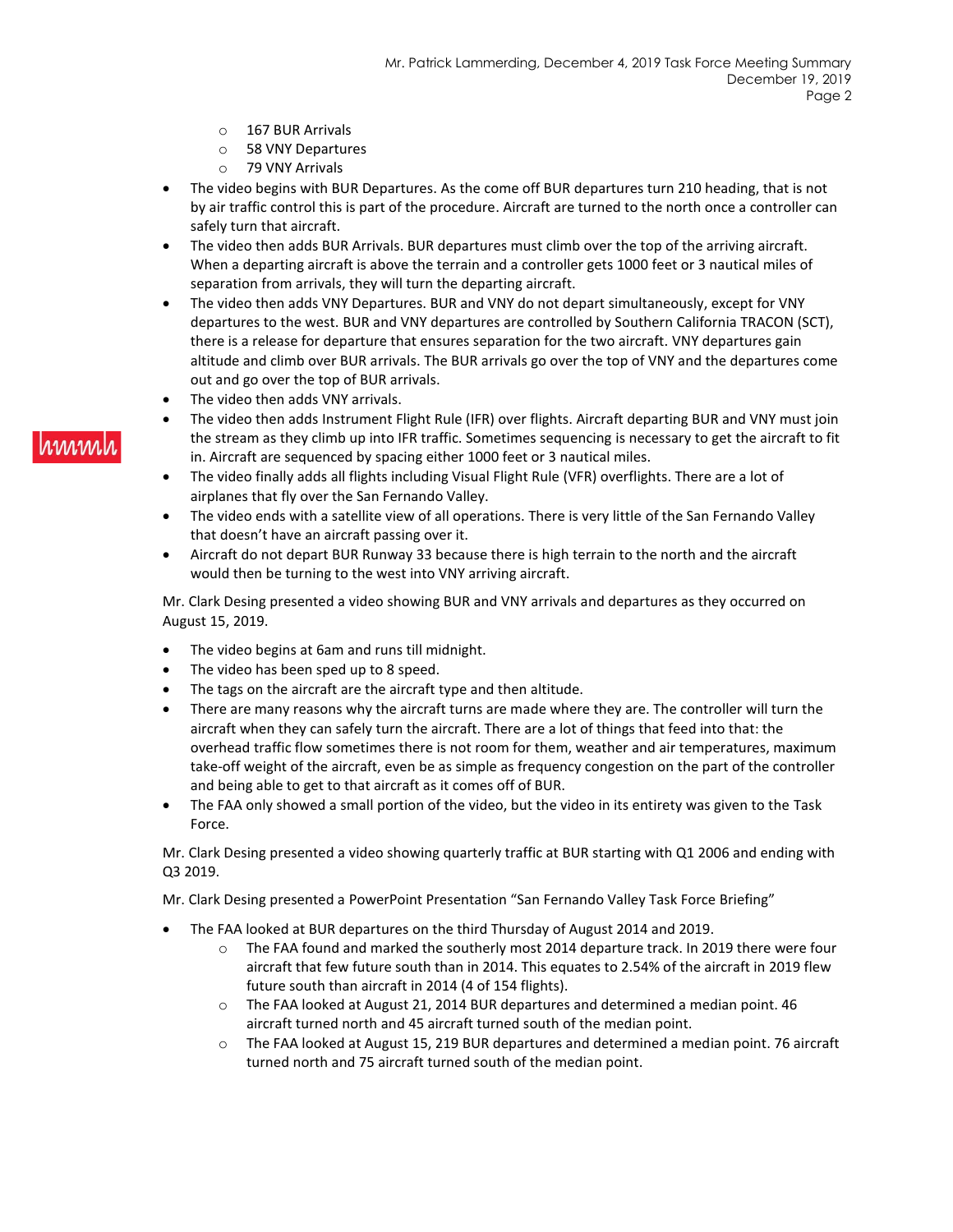- o The median point from 2014 to 2019 shifted .33 miles further south. Aircraft are turning on average .33 miles further south in 2019 than 2014. More analysis can be done as this is only showing one day.
- The FAA selected four locations under the BUR departure path to compare pre- and post-Metroplex altitudes. They compared track data from 2016 and 2018.
	- $\circ$  The post-Metroplex average altitudes are higher then pre-metroplex altitudes over each of the four points.
- The FAA selected a single comparable (same aircraft type, flying a similar route) flight track from August 21, 2014 and August 15, 2019.
	- o A B737 flight was selected and it shows the 2019 flight track was higher.
	- o Current flight tracks for SLAPP and OROSZ are shown. The procedures coming out of BUR are unchanged off the ground from pre-Metroplex, the PBN procedures do not start till waypoints TILLR and RAYVE.
		- Down at the airport aircraft are coming off of BUR at a 210 heading and then they are turned as soon as the controller can safely turn that aircraft.

Mr. John Nelson presented a PowerPoint presentation "Air Traffic 101 Burbank Airport (BUR)"

- The journey with air traffic control starts from when the plane pushes back from the gate.
- The flight pushes back with the tower. There are three elements in the tower.
	- o Clearance delivery
	- o Ground
	- o Local Control
- The tower sequences aircraft to the runway and the final segment of approach and normally separate aircraft using visual separation.
- Aircraft are then transferred to Terminal Radar Approach Control (TRACON). TRACON sequences aircraft on final approach and turn the aircraft from the Tower on course before entering Center's airspace.
- Center provides safe passage at cruising altitude from departure to destination.
- There are 5 types of airspace designations.
	- $\circ$  Class A most restricted, all airspace above FL180, all aircraft must be on IFR flight plan, have a working transponder and be in direct communication with air traffic control.
	- $\circ$  Class B this airspace is around major metropolitan airports like LAX, it is up to 10,000 feet, aircraft must have working transponders, and have air traffic clearance. Aircraft working in Class B airspace are normally landing or departing at the primary airport.
	- $\circ$  Class C This is similar to Class B, aircraft must have working transponders and be in contact with air traffic control. This airspace is around air carrier airports like BUR, SNA, and ONT. It provides restrictions up to 4,000 feet.
	- $\circ$  Class D This is airspace surrounding airports like VNY and WHP. It is up to 2,500 feet and aircraft must establish 2-way radio communication in order to operate in this airspace.
	- o Class E this is other controller airspace. VFR aircraft operate in this airspace and do not need to be in contact with air traffic control.
- Runway Selection is made by air traffic control based on the following:
	- o Wind wind at BUR is normally east/southeast at approximately 7 knots.
	- o Terrain there is high terrain in the vicinity of the airport to the north and east.
	- o Instrument Procedures where are there instrument flight procedures developed. At BUR only and instrument flight procedure to Runway 08 arrivals.
	- $\circ$  Other Airports Operating Practices VNY and WHP are in close proximity to BUR and their configurations are similar to BUR.
- BUR has two pieces of concrete making up four runways. Runway 08/26 and Runway 15/33.
	- o The numbers are the magnetic heading the aircraft would depart or fly inbound or outbound from that runway.
- Aircraft cannot depart Runway 33 at BUR for the following reasons:

# rinni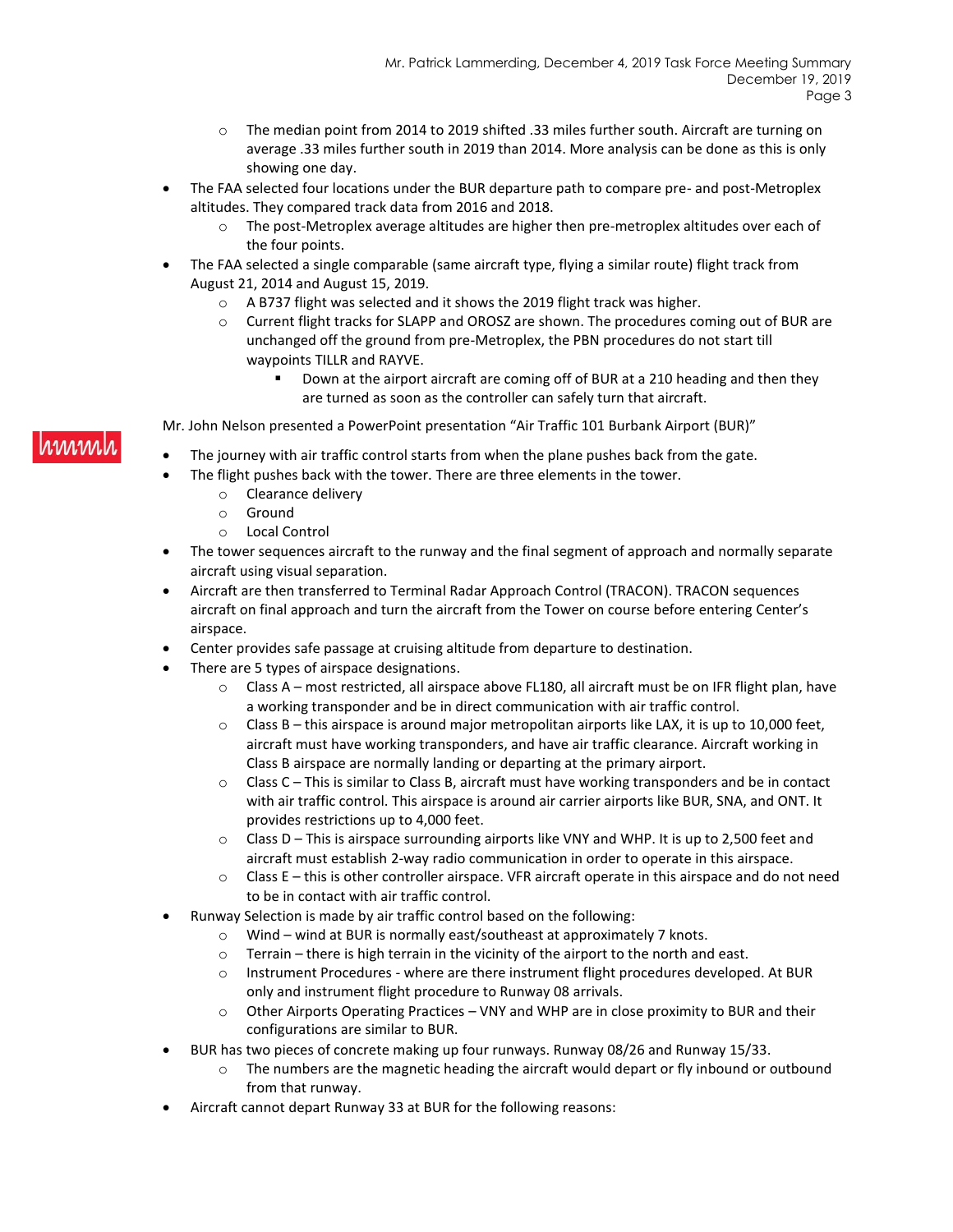- o Runway 33 is uphill and with the wind
- $\circ$  It lacks the same airspace protections as the normal configuration due to the airspace surrounding WHP.
- o Opposite direction of operations at VNY and WHP. If aircraft depart Runway 33 it would have to turn west/northwest and that airspace is occupied by VNY arrivals.
- $\circ$  Airport layout at BUR. BUR doesn't have a full-length taxiway that accommodates most departures, so aircraft have to back taxi onto the runway.
- $\circ$  Significant increase to controller workload and introduces significant risk to the national airspace system.
- The FAA uses an Airport Capacity Metric which is determined by:
	- o Fleet Mix
	- o Runway Configuration
	- o Runway Occupancy Time
- The Airspace Capacity is determined by:
	- o Airspace complexity Terrain and Volume of Traffic and Tasks
	- o Number of air traffic controller positions open. They open/close positions based on known or projected traffic and the number of controllers available to open positions. This is also based on budgetary constraints.
- Prior to departure, the airline/pilot will file a flight plan. The items used to determine which route to fly are: fuel, traffic patterns, weather (between their departing and destination airports) and required routes (these are in and out of major metropolitan airports such as New York or Los Angeles).
- Once the aircrew is ready to departure, they will contact the Tower.
	- o The first air traffic control they will speak to at the tower is clearance delivery. Clearance delivery approves or changes the route the aircraft or pilot has filed to their destination.
	- o Next they will talk to the ground controller. This controller will issue pushback instructions, taxi the aircraft to and from the gate and sequence departures as they taxi out for departure.
	- $\circ$  The local controller's primary function is to ensure the runway is clear. They also work overflights in the airspace that is designated to them.
- Once the flight is airborne and turned to the 210 heading it is turned over to the approach control, which for BUR is the Southern California Terminal Radar Approach Control (TRACON). Southern California TRACON (SCT) handles airspace up to 23,000 feet.
	- o SCT is the busiest TRACON in the world.
	- o SCT breaks up their airspace into six areas: Burbank, Los Angeles, Del Rey, Empire, Coast and San Diego.
		- Within the Southern California Airspace there is a lot of military airspace, civilian aircraft cannot transit through this airspace they must go around.
	- o BUR Area is broken up into six sectors: Fillmore, Woodland, Moorpark, Valley, Glendale and Pasadena.
		- Valley sector works BUR Runway 15 Departures, VNY Runway 16 southeast bound departures (60% of VNY departures), initial sequencing for BUR and VNY arrivals from the north, SMO arrivals, eastbound and westbound IFR overflights up to 13,000 feet, and all VFR traffic in Class C airspace.
- After SCT turns aircraft on course, the aircraft works with Los Angeles Center. They provide safe passage at altitude to your destination.
	- o Over 50% of LA Center's airspace is occupied by military airspace. Civilian aircraft cannot normally fly through this airspace.
- In reverse SCT will sequence arrivals, hand them off to the tower, the tower will ensure there is a clear runway and taxi the aircraft to the gate.
- Aircraft fly prescribed routes in and out of the airspace. Each route affects another route.
- There are several factors that determine when an aircraft can be turned on course, one is minimum vectoring altitudes (MVA).

# rmm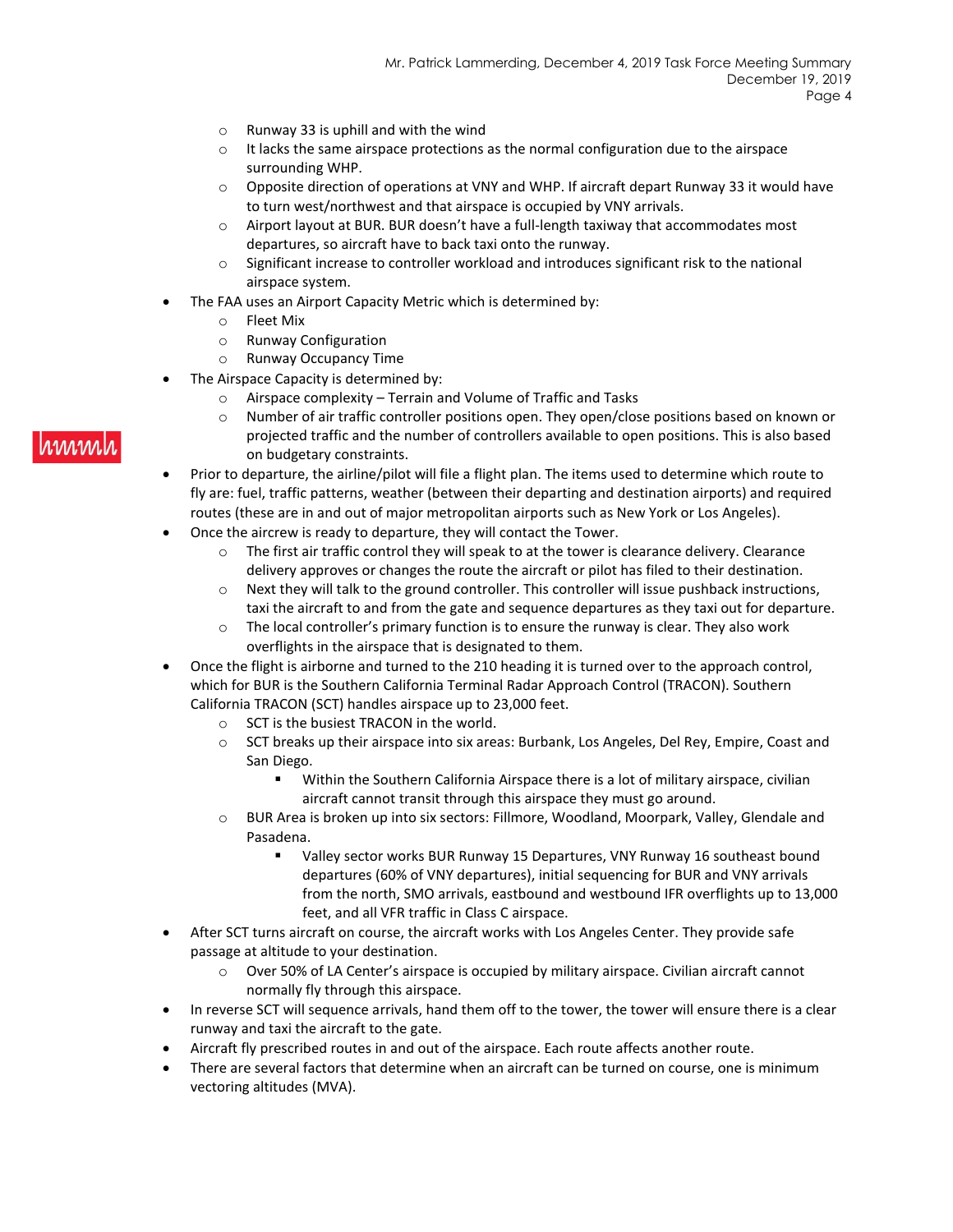- $\circ$  Aircraft must be on an instrument flight procedure or above the MVAs to operate in the system.
- Air Traffic Controllers must provide 1000 feet or 3 nautical miles of separation. FAA rules require aircraft to be at least 3 nautical miles apart in airspace around airports.
- The vast majority of BUR Runway 15 departures must, for safety reasons fly south of the 101 before turning west. This has been the case for decades.
- The final approach from the west to BUR Runway 08 is 3 miles north of the 101 freeway.
- BUR Runway 15 and VNY Runway 16 departures cannot operate simultaneously, they must be staggered.

Task Force Member Questions on FAA Videos and Presentations

- Why did the FAA make the metroplex flight path changes without much consideration if any to the people who would receive these new flight paths and what would stop us from returning to the original flight path and then looking at what we can do to reduce the impacts?
	- o Response: FAA was tasked by congress to modernize the airspace and go to satellite based navigation system, largely that is the purpose of Metroplex across the United States. BUR flight procedures south of the waypoints NAME are unchanged. There could be a lot of reasons aircraft have drifted .33 nm south and the FAA is continuing to analyze it. We had the same situation at VNY when we looked at how are we getting .5 miles south, through a lot of analysis the FAA determined that the waypoint PPRY was a fly over. The FAA worked with LAWA to get the flight paths back to where they were. The FAA is willing to work with the Task Force to find a solution.
- The FAA's intention is to try and move this back further north and try and lessen the impacts in the hillsides?
	- $\circ$  Response: As far as the FAA can tell that is where your concern is. If there are other concerns, we need to hear them. The FAA has an Environmental Assessment out on the SLAAP and OROSZ that would move aircraft to the north. For every benefit there is always a trade-off, when we create the new path for SLAAP and OROSZ it will concentrate flight tracks off the airport as they come around. It will keep them further north and fix that southern drift we have been seeing, but it will concentrate tracks right over the Ventura Boulevard Area. What we find at airports with surrounding communities, every time we make a change there is going to be a benefit for some and a non-benefit for another.
- The Task Force submitted questions, is there going to be a session where the FAA goes through and answers all the questions?
	- o Response: Believe the FAA will give you a written response to every question and we hope we answered a few tonight.
- Senator Kamala Harris sent several requests and letters to the FAA, there have been no responses, are you familiar with the November 26 letter?
	- $\circ$  Response: Let the FAA know whatever you need and we will give it to the Task Force right away. If you need SOPs for the task for we will get you SOPs. We just need to know what list of stuff you want and we will give it to the Task Force. The FAA has received the November 2019 letter and we are in the process of putting together a response.
- Has the 2018 FAA Reauthorization provisions related to community engagement and noise amendments been implemented?
	- $\circ$  Response: The office of environment and energy at head quarters is the office responsible for implementing a number of these. The office of the administrator met with a number of congressional representatives to address those questions so I believe the answers to those questions are in the process are getting provided and the work is underway.
- Can the FAA provide a detailed timeline of implementation prior the next Task Force meeting on January 15, 2020?
	- o Response: Yes the FAA will get responses specifically to that request.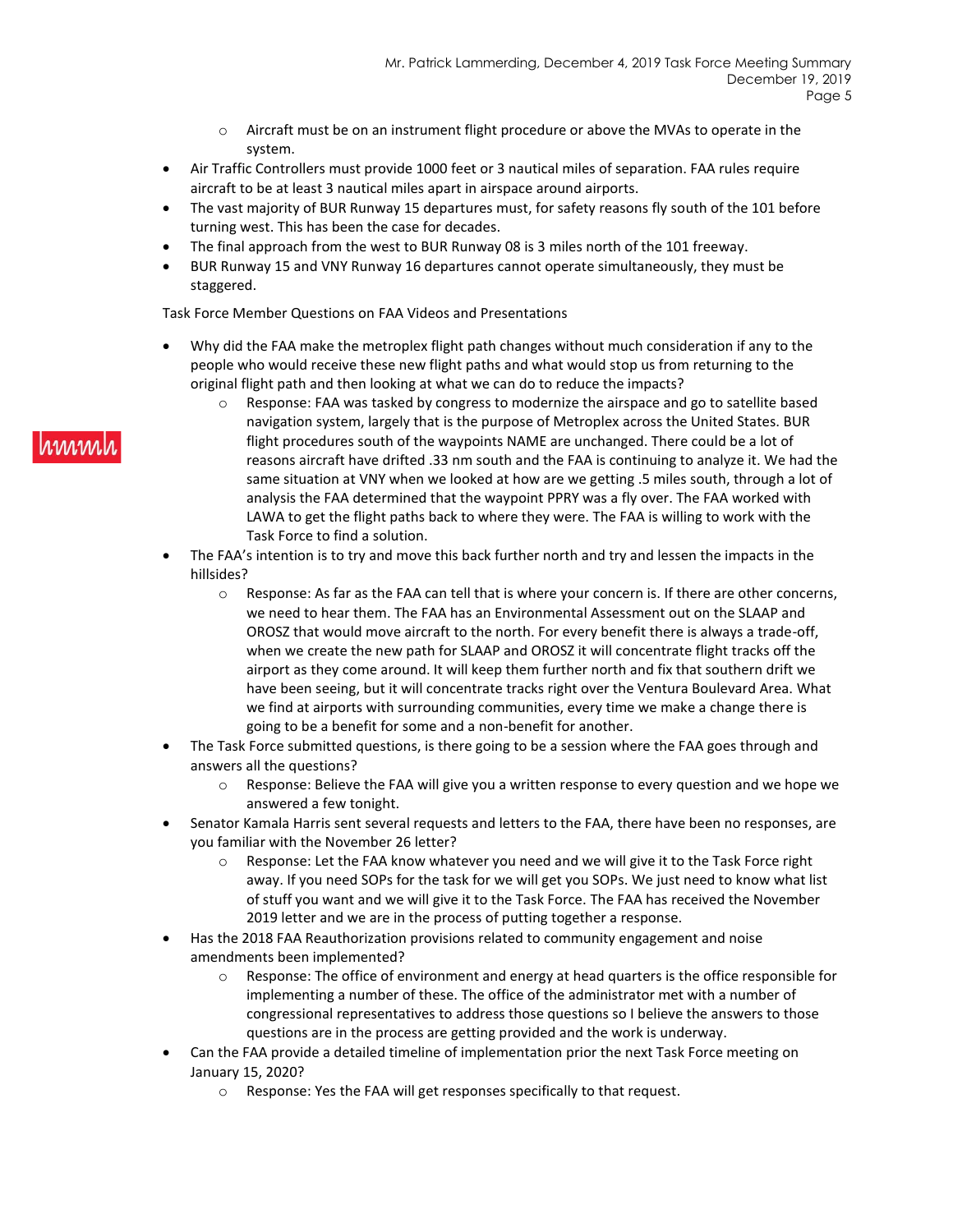- Can you explain why the Senator and community trust the FAA's ability to prioritize the implementation of a feasible solution of this Task Force?
	- $\circ$  Response: Regarding the implementation of the 2018 Reauthorization we have a whole group of folks working on that request. The FAA office at head quarters are absolutely working all of those issues and would be able to provide the timeline. Reauthorization and Recommendations coming off the Task Force are two different things. Recommendations coming from the Task Force, first we have to check feasibility. A lot of times working with Round Tables we set up Technical Working Groups, there is a lot of quality control involved in building procedures, there is coding that goes into the flight management systems, multiple flight management systems all of those have to work correctly to maintain aviation safety. Like the FAA said before if you change one procedure sometimes it requires a domino affect and you are changing multiple procedures. Certainly, things can be sped up to a degree, largely the factor that it takes to put a procedure in place is safety.
- Can you commit to hosting a face to face town hall for these impacted communities with the current FAA Administrator with Steve Dixon in Southern California?
	- o Response: The FAA will take that request.
- One of the slides you showed compared aircraft altitude in 2014 and currently, and you indicated in order to make a valid comparison you needed to have the same type of aircraft in the comparison, was there an analysis if there have been changes in the overall fleet flying out of BUR? Where there have been changes in the load of an aircraft? Whether there are changes in destinations of those aircraft which inherently requires more weight and so on? None of that was analyzed. It does not seem that the altitude is the same or higher, we need to have a more thorough detailed analysis.
- There has been a southern movement in departures at Burbank, I am disappointed we still don't have a clear answer from the FAA on why that is. The why is going to dictate what our solutions are.
- The layout of the airport Runway 33 departures are difficult because aircraft would have to back taxi, if the terminal replacement proposal is in fact implemented and taxiways are enables, that should solve that problem so we should be able to make east bound take-offs?
	- $\circ$  Response: Eastbound take-offs no, northbound take-offs it would solve that issue of the aircraft having to back taxi but it would not take away the primary reason that aircraft depart Runway 15, and that is into the wind, the wind still remains out of the E/SE and they need to depart into the wind.
- Are there ever departures eastbound on Runway 33?
	- $\circ$  Response: Eastbound, no. There are north and northwest bound departures off runway 33. Looking back on the MVA map the FAA showed, aircraft must be on an instrument flight procedure or above the MVA, the MVA to the east and north of the airport is 7000 feet. The field elevation is 872 at this time the FAA is are not aware of aircraft that have a performance level that would allow them to depart runway 33 and turn eastbound.
- The airport submitted a section 175 request to the FAA asking for interim steps that can be taken to help relieve some of the impacts. The FAA responded that there would be a response to the commission request as part of the EA is that correct?
	- $\circ$  Response: To the FAA's knowledge the Task Force has not passed on recommendations for us to do analysis on. Once we receive the recommendations we will being looking at feasibility in the four buckets. Once you come up with a list of recommendations you want the FAA to look at we will put together a technical working group with members of the task force, airlines, ATC. The FAA has an open Environmental Assessment on the amendments to SLAAP and OROSZ and we will consider any reasonable alternative to those procedure and are looking of that to come from the task force?
- Do we have a timeline form when we will get a completed Environmental Assessment? o Response: The FAA does not.
- There is a Post-Implementation Review Process as part of the FAA's procedure as part of the implementation of Metroplex and that process has been completed for LAX, VNY, ONT? As part of that process, is it true that the Lake Arrowhead community complained about noise impacts regarding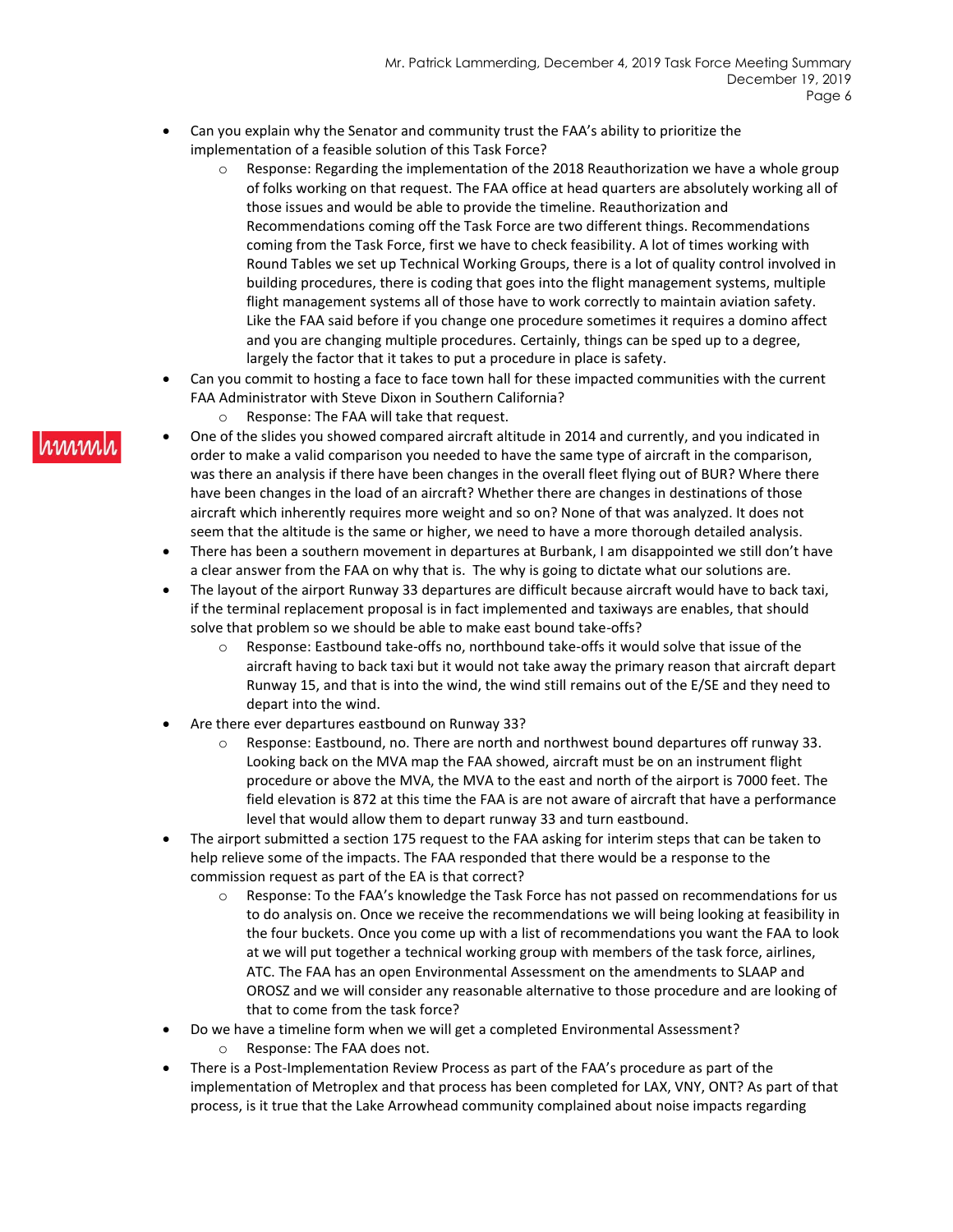arrivals into ONT and the agency determined that it might be operationally feasible to use an alternative route into ONT as part of the post-implementation review?

- o Response: Yes there is a post-implementation process and yes SoCal Metroplex postimplementation is complete. The FAA does not know if it was part of the postimplementation review, but it was closely in time approximation to that. When the FAA found out there was a way to mitigate that without having to change multiple procedures, we went forward with that. VNY was another one after implementation the FAA found out we were breaking the noise abatement that had been set up from years prior and we immediately went about establishing a waypoint so that aircraft would fly over the park there to the south of the airport before the turn. Yes there were changes that were made but they were not hugely significant enough it makes a difference and we do look at community concerns as well.
- As part of that post implementation review the FAA also determined that it could modify the JCKIE ONE to create a route that could be used twenty-four hours a day into ONT. These changes did not require environmental assessments to make these changes, which you are requiring to make changes here.
	- $\circ$  Response: Yes changes to the JCKIE ONE were made. Not environmental assessments, but Environmental Review work in both cases they were CATEXs. There are three levels of environmental review the first is a categorical exclusion (CATEX)- it is not really an exclusion it is just a level of review set forth in the National Environmental Policy Act (NEPA). Then there is Environmental Assessment (EA) which we are currently going though at BUR and then there are Environment Impact Statements (EIS). If you enact an EA or EIS you look at lengthen the time period to make a change significantly.
- What has happened in regard to post-implementation review of BUR procedures?
	- $\circ$  Response: The post-implementation review is a published document and we will provide that to the Task Force and it will answer all your questions on post-implementation.
- Runway 8/26 how often are there eastbound take-offs off this runway? Is one of the limiting factors for take-offs on that runway the proximity to the Trabuco Mountains? Is there a federal regulation or requirement that defines what that restriction is? The height of the mountains? The proximity of the mountains?
	- $\circ$  Response: Very rarely, there is a weight restriction, not sure on the exact weight but think it is around 12,500 pounds. So not aircraft weighing over 12,500 pounds can take-off on Runway 8 I am not sure of the mountain name range but yes the airports to the east and south of the airport. When there is an instrument procedure developed it goes through a process of review that Clark touched on earlier, feasibility and so forth. Aircraft that depart to the east are also restrict of the terrain to the north and arrivals/ traffic in and out of the LA basin.
- There are mountains to the north, east, west and south of the airport, what distinction there is between the two mountain ranges in terms of flight safely?
	- o Response: Simply the height of the mountain. There is departure criteria in our 8000 series that gives you a certain climb gradient you must maintain to have a departure procedure. The document is very technical, and I do not know how to better explain it. The criteria is set forth from our flight standards division.
- In your initial video most departures banked to the west but many baked to the east, what percentage banked to the east? Why?
	- $\circ$  Response: Percentage, not sure. Aircraft that depart to the east are normally low performance aircraft, Cherokees, Cessna, aircraft that are like that which are flying at low levels that cannot fly at a high altitude. In order to departed to the east you must a final altitude of less than 10,000 feet. This is because of the flight paths into the LA Basin, aircraft would not be able to perform and climb to get above those tracks going into LA on that easterly heading. Some higher performing aircraft take off to the east, but they must land inside SCT airspace, like aircraft going from BUR to LAX and have a final altitude below 10,000 feet.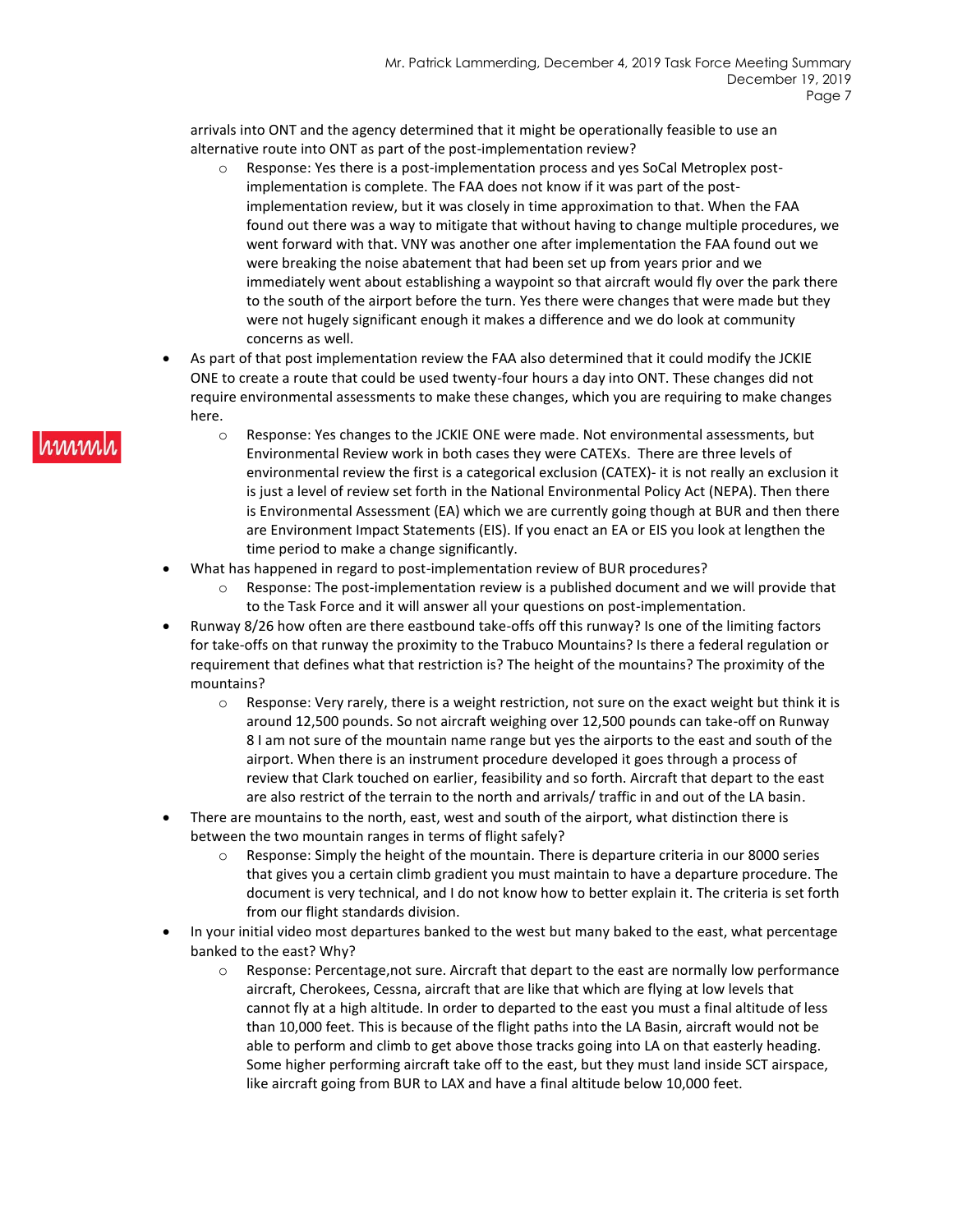- 25 questions were submitted back in September, will there be a separate session were these questions will be answered and submitted to us?
	- $\circ$  The Facilitator Response: It is the intent that one way or another all those questions would be answered. It was our understanding in addition to the presentations the FAA made they would also provide written responses. Some of them have been answered, yes there would be more formal answers to the questions.
- Was there no BUR flight path change?
	- o Response: There have been no changes to procedure coming off off the runway ends for departures. The procedures were made 11 and 17 miles north of the airport. These would not have an impact on why the tracks have shifted.
- One of your slides show that tracks have shifted .33 miles further south. Why have the flight tracks shifted?
	- o Response: The FAA is still looking at why it has shifted, and we have narrowed it down to half a dozen reasons and are continuing to analyze it. It may be simply volume, but we do not know that.
- You had a slide where climb profiles of flights in 2019 were higher, is it possible to figure out what the flight altitudes are or ratios for the whole path? Can you also analyze the aircraft above ground level, not just the raw analysis?
	- $\circ$  Response: What the FAA would like to present in January is looking at the quarters and give the Task Force a median altitude to see where the shift happens.
- Could the RNAV temporary suspended and return to previous procedures during EA at BUR and the evaluation of PPRRY waypoint for flights departing VNY?
	- $\circ$  Response: No reason to suspend BUR departures., doing the exact same procedure as they were doing before Metroplex.
- Some residents have been informed by experts that it is possible to depart to the north and other directions at both airports on clam wind days? If it is true, would the FAA consider modifying departures form other airports so the runways are my equitable used so 50% N 50% S?
	- $\circ$  Response: If vacuum that would be true if the only aircraft we had operating in that airspace were BUR departures, but because of all the aircraft operating in and out of the San Fernando Valley and the LA Basin that is not a feasible solution. The FAA need to do some modeling on that to see what is possible.
- I wonder if the FAA has an opinion, is the injury being sustained by the community a consequence of an increased volume because we shut down of SMO, or is it the shifts we made due to metroplex? What would you be advocating for?
	- o Response: What we have been seeing right now is not an effect of Metroplex. Yes it could be volume we don't know that yet, it could be other factors. The first thing we need to hear from the Task Force is what exactly would you like us to do? Move the tracks to the north? We can then focus on those desires and take a look at that. Put a technical working group together to analyze the solutions. We have not been able to figure out the problem at BUR yet.
- Back to the altitudes can you please prepare a map or presentation that is like the one that depicts the southernly shift? If we could see the comparison over time from 010 to 2018?
	- $\circ$  Response: The FAA will put a focused attempt to look at altitudes for the January meeting.
- ONT and the environmental review process is getting a CATEX, but BUR is getting an EA why are there different standards being applied?
	- o Response: The FAA did community involvement workshops here at BUR about the proposed changes to SLAAP and OROSZ and there was a lot public comment and concern, because of that we decided to not do a CATEX but bump it up to do a full Environmental Assessment.

Facilitator Questions on FAA Videos and Presentations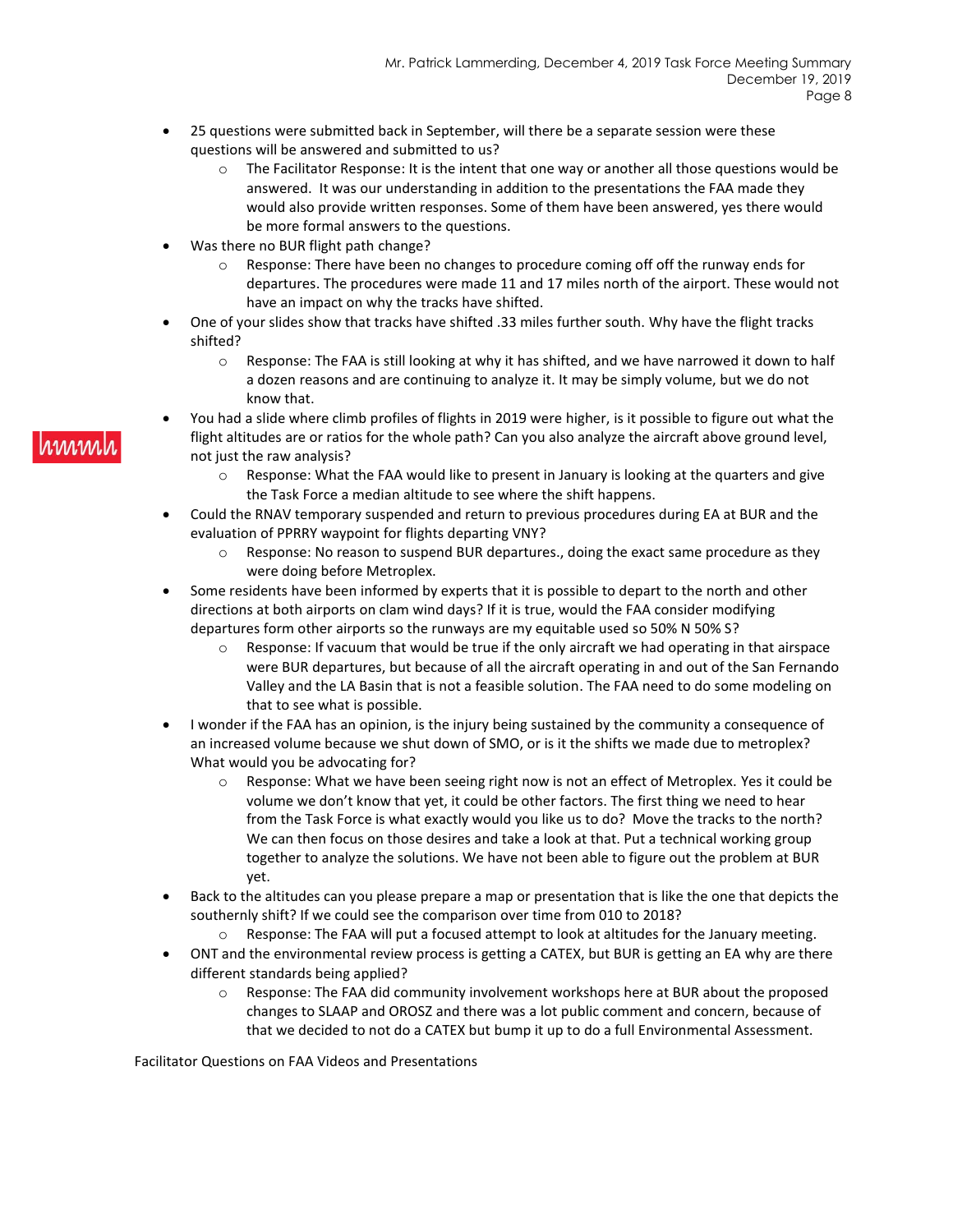- The BUR arrivals and there is a 3 nm separation from departures has this regulation changed over the last decade?
	- o Response: No it has not changed.
- You noticed a .33 nm shift to the south, we showed a similar shift over the years. If we can determine the why and you can figure a way to put it back what level of environmental review would it take? If it not a change to a procedure, because you said the procedure has not changed.
	- $\circ$  Response: Every single proposal recommendation, if we are going to move forward with it we would make an assessment at that point in time to determine what level of environmental review is needed. There are things we can do that are CATEX and things require an EA.
- Southwest Airlines gave their presentation.

The following is a bullet point summary of what was included within Southwest Airlines' presentation:

Captain Mr. Gary McMullin presented a PowerPoint Presentation "BUR Roundtable Presentation"

- Our goal is to show you real data coming out of our airplanes tonight.
	- This data is based on Flight Operational Quality Assurance (FOQA) data.
		- $\circ$  The lateral tracks are accurate within 3 feet, because it is coming out of the aircraft. o This data is used for accident investigation.
- Safety is the highest priority for pilots and controllers. It is not efficiency.
- When we are assigned a procedure and clearance from air traffic, it is the role of our pilot to fly that in every detail with the highest of accuracy that we can. We cannot violate that procedure if we do we get an item called a pilot deviation.
- What we do after take-off we climb at a speed, its flaps up maneuvering speed. After we depart, we depart we clean the airplane up, bring the flaps up so that we can start accelerating. We hold flaps up maneuvering speed up to 3000 feet. The reason we do that is we get higher faster.
- We have removed B737-300s and B737-200s.
- I have been flying out of BUR since 1986, I have had the opportunity of flying business jets out of BUR as well.
- Southwest researched back into our navigation database as far back as we could find to 2010.
	- $\circ$  Looked through all historical records from the past years, the headings have not changed, the altitudes have not changed.
- Pre-Metroplex VNY 1 Departure, Post-Metroplex BUR-OROSZ Departure:
	- o Pre-Metroplex. Climb Instructions climb runway heading to 1,180 feet; turn right to 210 degrees
	- o Post-Metroplex Climb Instructions climb runway heading to 1,180 feet; turn right to 210 degrees.
	- o There has been no change to the procedures we are flying out of BUR.
- Pre-Metroplex VNY 1 Departure, Post-Metroplex BUR-SLAPP Departure
	- o Pre-Metroplex. Climb Instructions climb runway heading to 1,180 feet; turn right to 210 degrees
	- $\circ$  Post-Metroplex Climb Instructions climb runway heading to 1,180 feet; turn right to 210 degrees.
	- o That procedure we fly has not changed.
- Image showing flight tracks form June 2015, added two yellow lines to show the constrains the we are working with.
- Image showing flight tracks from June 2016
- Image showing flight tracks form June 2017
- Image showing flight tracks from June 2018
- Images showing flight tracks from June 2019
	- o Over the years very small differences in these.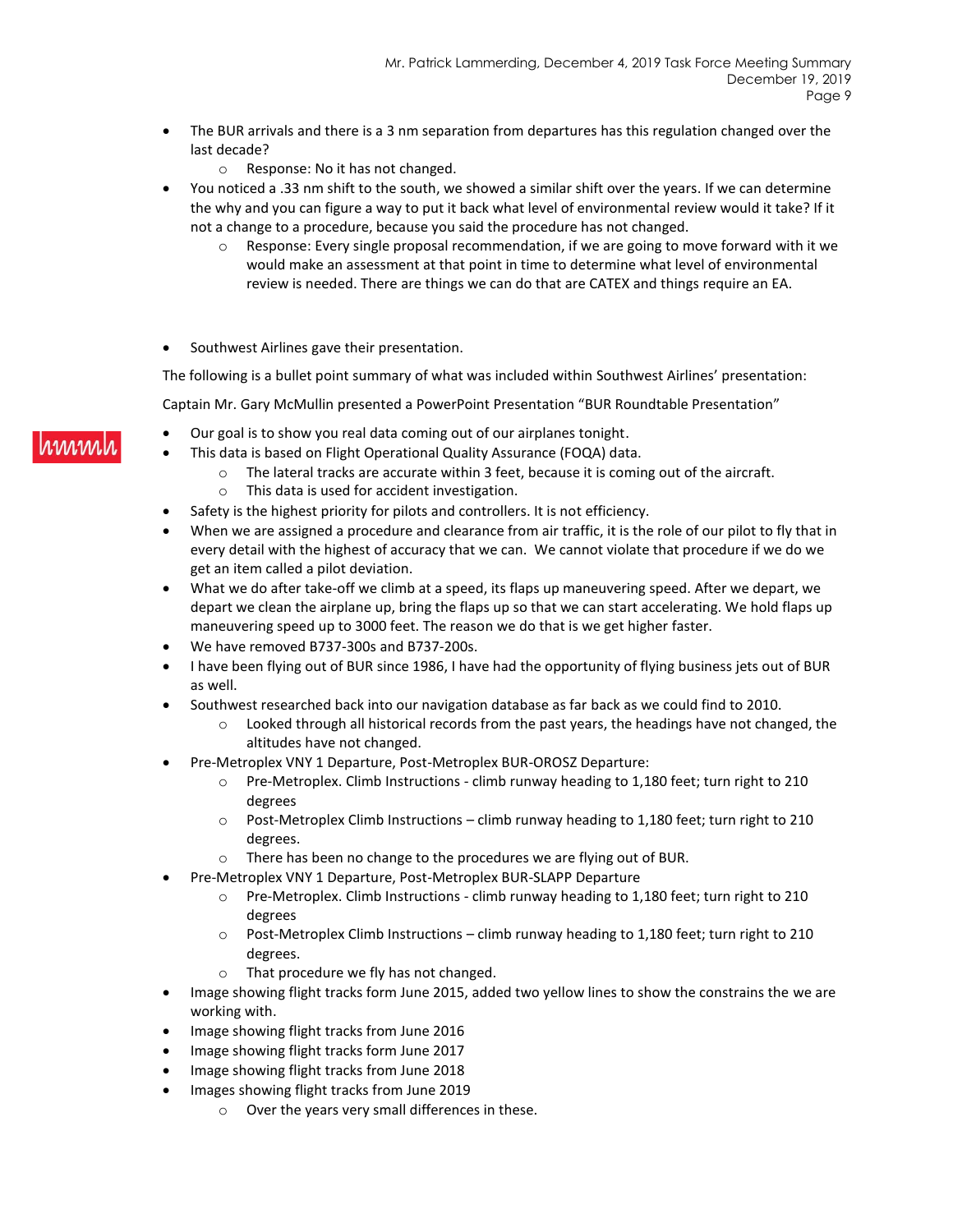- $\circ$  The atmospheric conditions have an effect on that. Temperature doesn't affect the airplane like everyone thinks it does.
- o It could be wind.
- o It could be several other things.
- $\circ$  The pilot is always manually flying these procedures it is not auto pilot driven. Following a flight director, which is giving us computer commands to put us on the 210 heading.
- o How fast is the aircraft flying.
- o How hard the pilot turns the airplane.
- o The median is within feet.
- NextGen turbo jet aircraft use a climb power for take-off and a climb setting for climb, the aircraft automatically switches to climb setting after we get to 1000 feet.
- It provides us with enough power to get off the runway lose an engine and continue the climb. When get to 1000 feet switch to climb setting that provides us with a high rate of climb which allows us to clear all terrain and all obstacles.
- If the temperature is hotter or we are heavier it applies more thrust to the engine.
- If we are lighter or it is cooler it reduces the thrust a little bit.
- Climb rate of modern turbojet airplanes is not affected very greatly by temperature.
- We are climbing faster out of BUR at a higher rate of climb, not speed. We are getting higher faster today then we ever have been.
- Southwest airlines flight paths have not shifted south, because the Metroplex procedures are identical to what we flew before.
	- o Captain Gary McMullin still has flight charts from 1986 , the chart is the same. Heading of 210.
- Southwest Airlines is not flying south of the 101 Freeway and a higher rate than before.
	- $\circ$  It would be very difficult flying these large airplanes to turn that airplane that close to the airport. It can be done but it is a coordination us and air traffic. Safety is the key.
- When we taxi out we are talking to ground control, it is one controller. When we get to the end of the runway we switch to the tower controller, they are the ones that clear us for take-off. We depart, probably almost after that turn to heading 210 it is a very busy time and we switch to departure control; we have to change frequencies to do this.
- Turning north of the 101 freeway would require a lot o coordination with air traffic control.
	- o There can't be anyone on the approach to runway 8.
	- o There cannot be anyone in the way at VNY
	- o There cannot be any WHP traffic
	- $\circ$  There cannot be any airplanes flying on the vector airway for small IFR aircraft flying tough the area. Only ATC can see this.
- The departure procedures are BUR are open SIDs. If we were flying a procedure called RNAV off-theground once we get the aircraft flying the procedure really well it will get within the wingspan of the centerline of the guidance. This is concentrated, everyone would be flying over the same place at the every time on departure. The BUR tracks are dispersed.
- Southwest is working with Round Tables and Airports to work to reduce noise from departures and arrivals.
	- o At BUR several years ago Southwest created RNAV Visual Arrival flight paths. This allows us to force the aircraft to fly the descent at ideal down to about 1000 feet. This substantially reduces the noise footprint we have.

Task Force Member Questions on Southwest Airlines Presentation

• If there were waypoints placed along the BUR Runway 15 departures, would that help the aircraft turn quicker? Or you know where you are and it's all these other things that you were talking about are the issues?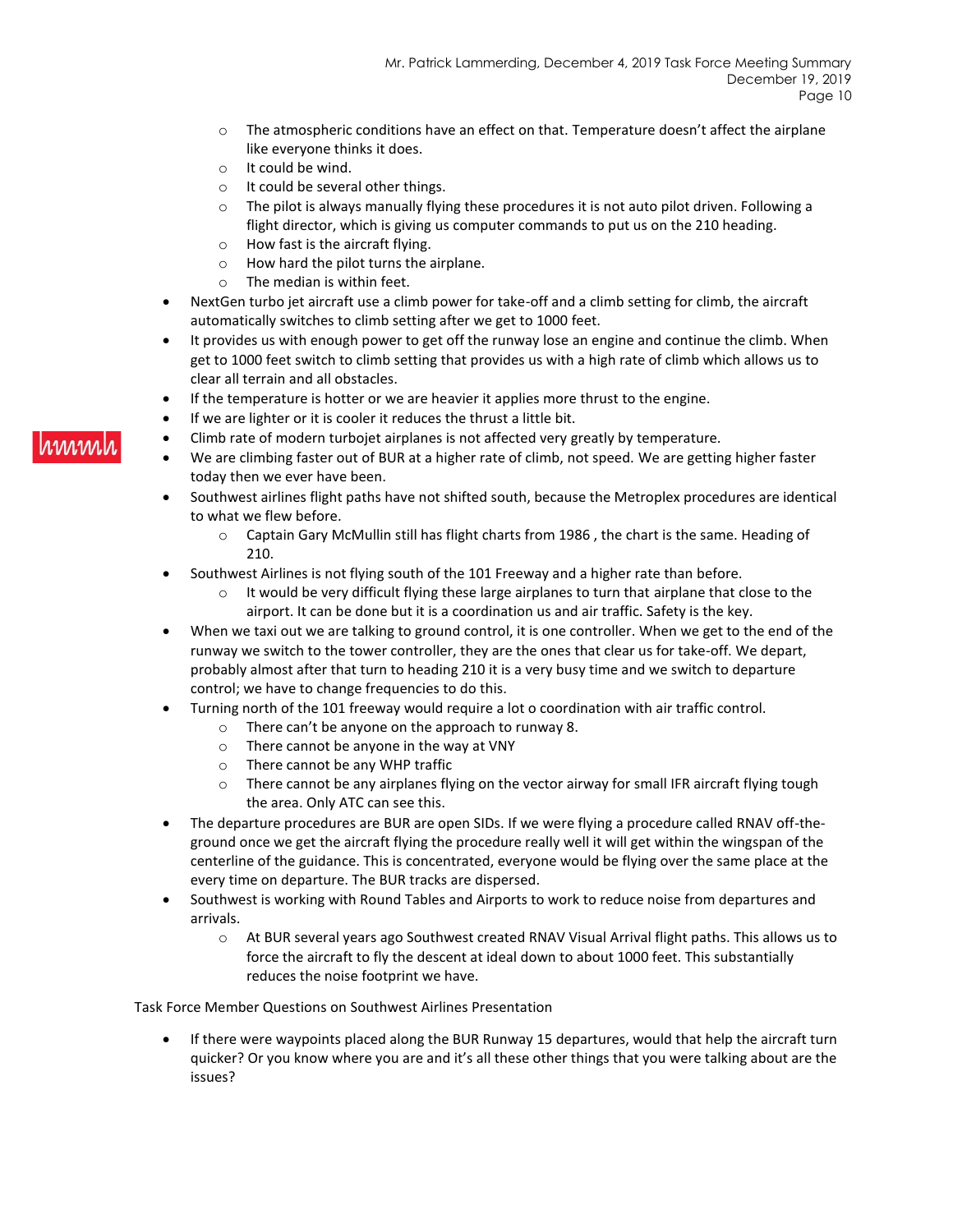- $\circ$  Response: It would affect the flying to the airplane, the airplane would still turn at the at the same place. The flight tracks would still be somewhat the same during the turn, but they will get concentrated. The closer we get to that waypoint out there it will concentrate, all the airplanes will fly dead center over that waypoint.
- Both you and the FAA are saying no flight procedures have changed since Metroplex, put yourself in the position of the community, what would you advocate for to mitigate the injury they are clearing experiencing?
	- o Response: Southwest is flying the same procedure we have been. The FAA has stated the best way to look at that is with a Technical Group that could look at options. It takes a lot of people to look at that.
- Did all aircraft use to turn north of the 101 Freeway? Why did some of the flights turn north of the 101 freeway? Could all flights turn north of the 101 Freeway?
	- o Response: Southwest can go back and look it would take a lot of coordination with the FAA to see what all the FAA clearances were for those flights. I can guess, it is really difficult to make these large aircraft that far north. It requires a constant turn immediately of the ground to be able to make that turn, but more importantly it takes an ATC clearance to allow us to do that. If there is someone on approach to Runway 8 we cannot do that.
- Is Southwest Airlines fleet more sophisticated then the others at BUR?
	- $\circ$  Response: Most aircraft flying in and out of BUR are NextGen aircraft. All of our aircraft are highly equipped. Our lower equipped airplanes are gone. The other airlines flying Airbus, Embraer they are the same. Business jets are not as equipped. Some of them are and some of them are not. Some variance you are seeing is based on these airplanes. They do not command the same accuracy as our planes do.
- Did you say air temperatures does not affect the rate of climb?
	- $\circ$  Response: No, in the new airplanes it does not. The engines will assign a power setting based on the temperature and weight. Before we take-off we know everything that is coming on the airplane, all that information is sent electronically sent to the airplane. In the process of getting to the airplane it runs through a computer that does our performance calculations for us. That performance is critical, so it will assign us the performance we need to climb at the highest rate based on weight, temperature, altitude of the airport, all of that information. New aircraft are nearly unaffected by temperature, only extremely high temperatures (115- 117) and extremely heavy weights.
- Does wind have more impact?
	- o Response: Wind is a major portion of the performance calculations. We do have to take-off into the wind this is a critical piece. Airline operators and charter operators are required to go one further step with safety. Not only is it giving us the performance we need to get off the runway and climb at a good rate to clear all the obstacles and terrain, if we lose an engine right at rotation of take-off we have to be able to fly the airplane to get it away from those also.
- At what point does the pilot have the most control over the aircraft, when they have the ability to turn or rise in any capicity?
	- $\circ$  Response: I want to ensure we have control of the aircraft at all times, but really until 1000 feet above the ground things have settled down just enough. Southwest has to clean the airplane up, meaning we have to get the flaps up, get the slats up and get the airplane accelerated and flying correctly. At 1000 feet above the ground we will start an acceleration phase, the airplane will pitch over just a little bit we are following the flight director commands it gives us that and we will accelerator to speeds where we can start to raise the flaps and slats, this is the busy time a lot of things going on at the same times we are calling the departure controller. That last until about 2000 feet above the ground and we have accelerated to somewhere in the neighborhood of 205-230 knots depending on the airplane. We will hold that speed, we will not accelerate until we get to 3000 and our pilots will not accelerate until we turn north. Then they will accelerate the airplane to a faster climb speed.

#### hinni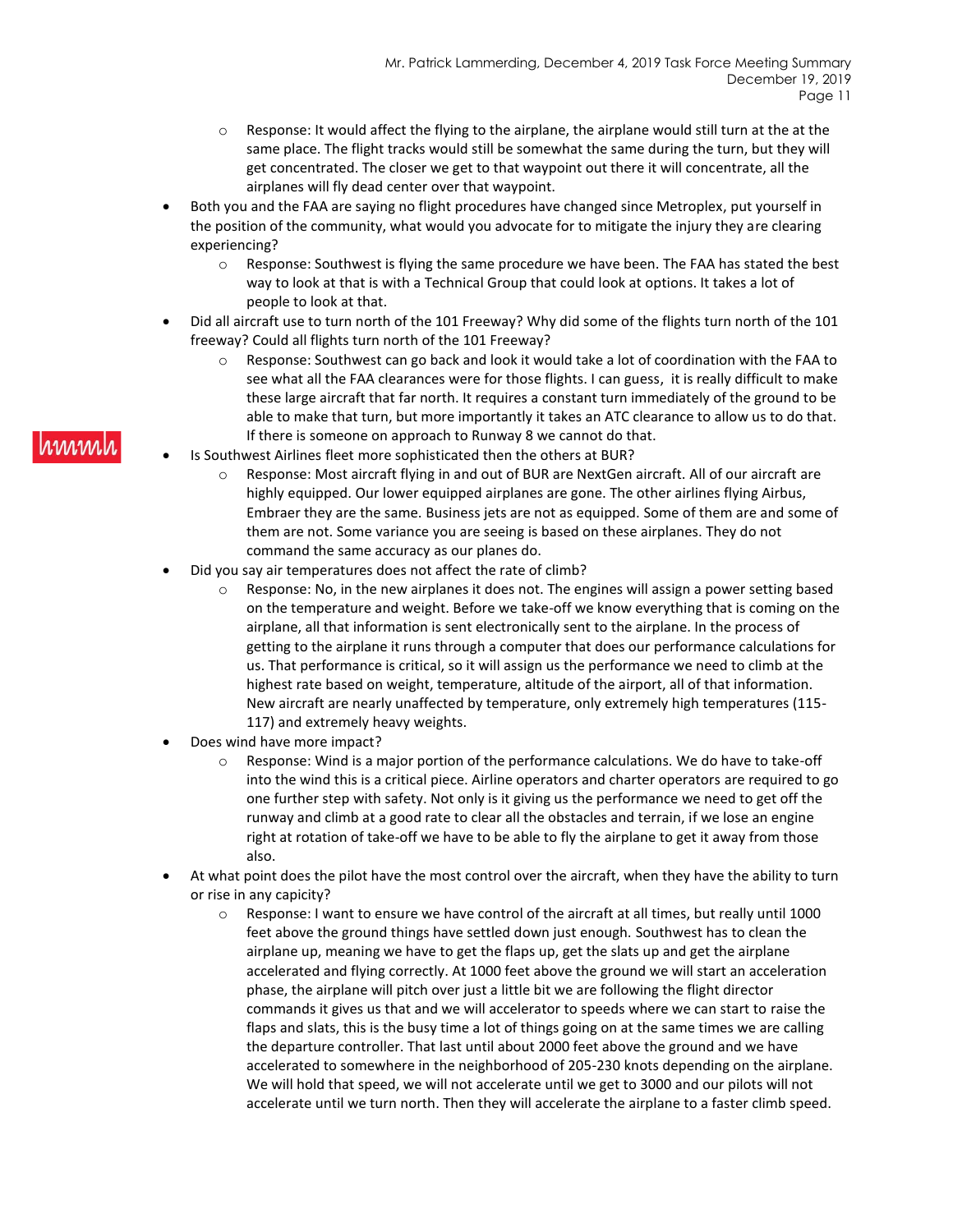Below 2000 feet we can only accelerate to 250 knots. Above 10,000 feet we can accelerate up to 310 knots that is an indicated airspeed.

- An Air Traffic Controller can only speak to one plane at a time? What does that mean in terms of practical impact, what if you have three planes that are on a collusion course how do you solve that problem when you can only talk to one at a time? That makes me concerned for the safety of the whole flight pattern and wonder whether we have enough air traffic controllers
	- $\circ$  Response: I am very happy with what the controllers and our pilots do on a daily basis, as an interaction between the two. We have rules we follow to safely fly the airplane and the FAA shared the rules they abide by to ensure they do not have two airplanes on a collusion course. It is extremely rare that we see an error get two airplanes close together and even if they get to close together FAA can share with you what happens on their end on the radar screen, but our airplane starts talking to us too. It gives us guidance to steer clear of that airplane. That doesn't happen this is why we always follow the rules. This is one industry where you don't have rule breakers, because breaking a rule is pretty serious.
- If you want to make alterations in your plans that are less consequential it is more difficult because you can not always connect with the air traffic controller based on prioritization?
	- $\circ$  Response: Yes, there is just no way it is a radio. It is kind of like a walkie-talkie, if you are keying the mic and talking to somebody, they can't talk back to you., it is a one way communication. When we key something and talk to a controller, they can not talk back to us until we release the mic and worse lets say another airplane is trying to talk at the same time we both key the mic at the same time they hear a bunch of garbage and we are talking over the top of each other. It is a one way communication, one person at a time can only talk on the radio.
- Southwest is not flying any father south, which is a significant number of flights out of BUR. Would the other airlines be likely to say the same thing? And if everyone is saying they are not flying farther south, how are all these airplanes showing up that are flying farther south?
	- o Response: Southwest Airlines is here to show you our data coming from our airplanes. Southwest cannot answer the question for other airlines as we do not have their data. The FAA doesn't' have the data we have. It is hard to analyze this. The procedures we are flying are the same, what is causing it, we do a lot of analysis on that, we have run an analysis on it and we are pretty close to where we have been for years. There are always going to be 1-2 aircraft that venture out so because things happen in the airplane and in the air traffic world. We have to abide by safety and their clearance. WE have to fly the airplane as safely as possible.
- People living in the hills are seeing more than just the occasional Southwest errant flight that would be described, why are they having a different experience then what you believe is happening on the Southwest side?
	- $\circ$  Response: All we can do is show the Southwest data, we are flying where we have been. That is important for us to show that to you and let you see our data. So our flights haven't really changed. It is seasonal so our flights will go up from somewhere around 55 to 75 during the seasons it moves. That is normal schedule through our entire system, everybody's schedule does that. All we can do is supply you with this data, it is all we have.
- Can you tell us how many flights have been departing BUR in 2015 vs 2019?
	- o Response: I do not have the numbers for 2015 in front of me but I did look at them the other day. They went down in 2015 because of the economy but it wasn't that great 5-10 flights a day that 5-10 has come back because the economy has improved. Most of our trends are seasonal there will be less flights and the flights will come back during the season to comply with where people want to go.
- The FAA showed that in 2014 there were about 7,000-7500 flights and in 2019 it was about 11,500 so I am a little confused I am hearing you are saying it is the same amount of flights but there are more seasonally. I cannot image that Southwest is not having an increase in flights along with other airlines at BUR.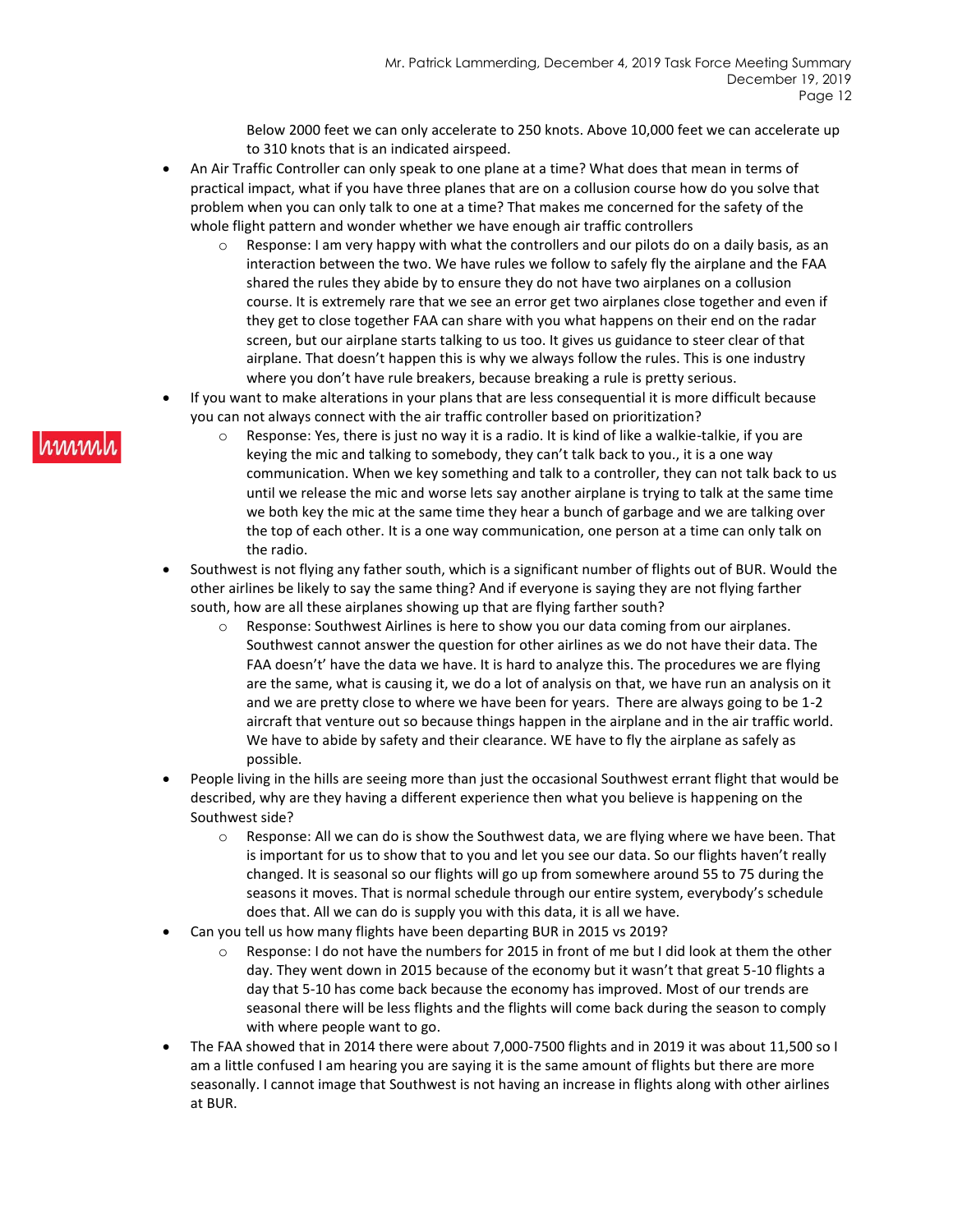- $\circ$  Response: I would ask for you to get the numbers from the BUR airport. I can give you ours but ours haven't changed that much. But there have been a lot of other airlines serving BUR and a lot of corporate flights out of BUR. We do not know the other airlines flights we know ours and they haven't changed that much.
- In the Southwest Fleet, how many planes have the newer technology that is noise reduction vs the older planes that have older technology that are louder?
	- $\circ$  Response: 100% of our airplanes are the new generation airplanes. 100% of our airplanes are equipped with modern avionics.
- How many planes in your fleet out of BUR?
- Response: Southwest has two, the B737-700 and B737-800. They are the two variants.
- Actual planes not the number?
	- o Response: That would be the number of flights. Southwest has two types of airplanes flying through BUR and again our flights range from about 55 up to 75 on the seasonal day. We only have two types because one type is sitting on the ground right now. The MAX is grounded, we were flying those through BUR that is a much quitter airplane that is right now going through the process of being recertified. We should over the next couple of years about 70 of them, but it is quieter. It is a B737-800 with difference engines.
- When will the grounded planes be recertified?
	- Response: I wish I could tell you that. We can make a bet to see who wins. We don't know that yet. It is in the steps of going through recertification, the FAA is working and we are participating with them and we have taken the first steps to get them back in the air.
- Your slide from 2019 showed a slightly more of a southerly drift and you stated a reason. What do you think the reason is for that?
	- o Response: Southwest can look at it, what we can say it is how the pilot is flying the airplane in different atmospheric conditions. If we look at every month what we see over the last 10 years you will see those tracks move based on atmospheric conditions. Winds, banking of the pilot flies the airplane with, how aggressive the pilot flies the airplane all of those are factors but as you saw when I looked at our tracks they didn't drift any further that 600 feet which is two city blocks from the median of those tracks. That is our data we do not have other airlines data.
- You indicated the airlines have data that the FAA does not have access to, if there is data available essentially that the airlines don't have access to can you tell us what those data sets are and which are relevant particularly to this task force? If so has there been a request from the facilitators or rest of the Task Force for that data?
	- o Response: Other airlines have to have the data we do. It is mandated that we monitor all of our flights for safety. The ones that won't are the business jets. Southwest has methods and approval and that data is highly confidential because of our union contracts. Sharing the data is difficult, showing the data is easy. Sharing would be giving it to you, showing it is just showing you on the screen. Our contracts do not allow that data to be sent outside.
- What I am trying to clarify is the fact that what has kind of been presented in front of this task force is that there will be a certain necessary amount of technical understanding in order to provide a feasible solution that can be accepted by the FAA, what I am saying is if you are aware of various series of data that the airlines will have that the FAA doesn't have access to but only each individual airline will have that can be presented and because of the fact the Task Force will not necessary have an understanding of those technical parameters to ask for it, can you provide simply a recommendation as to what data sets we can ask for?
	- $\circ$  Response: When the FAA works on new procedures, we will participate with them to share performance data on what we can and can not do. Yes that data will be used to work with the FAA.
- What is the total market share of Southwest Airlines out of BUR airport?
	- o Response: I think the number of flights out is over 200 and I believe right now we are at about 70 flights.

#### rinnin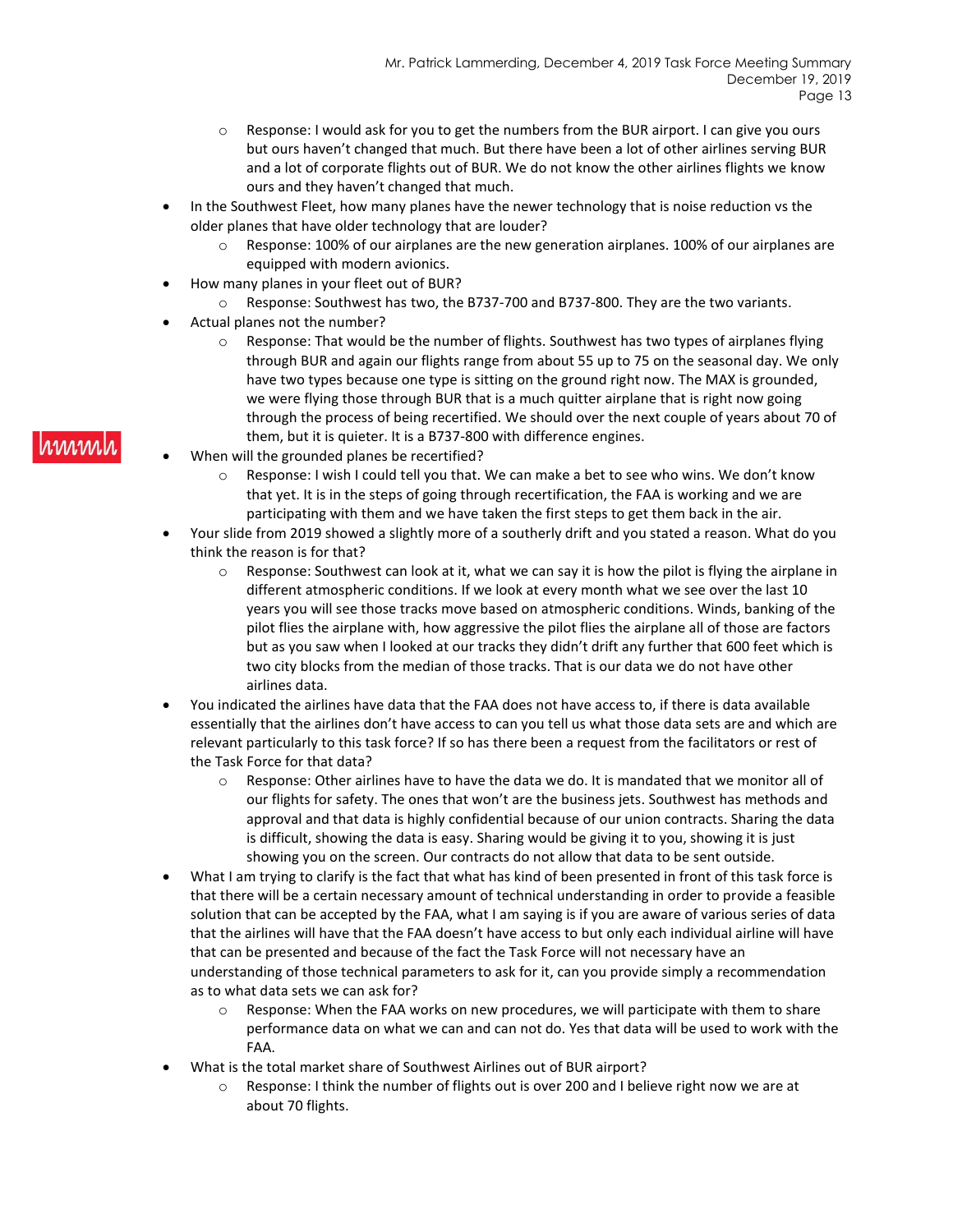- Roughly 75 flights out of 200 is certainly a considerable percentage of the air traffic so I would agree with the mathematical assessment that the notion that there hasn't been any significant increase in the total number southwest flights even though you roughly have 40% of the amount of flights coming in and out of the airport doesn't seem to add up.
	- $\circ$  Response: It has been about that rate for quite some time. We do not have the statistics for the airport but we have our statistics and we would be happy to share with you the number of flights.
- Southwest is the big dog at BUR airport, the FAA acknowledged tonight there has been a southern shift in the median flight path, our consultant has confirmed that, certainly everyone in this room confirms that, since March 2017, but the FAA says that is not due to anything we have done, Southwest says that our procedures have not changed in that time, something changed in the middle of 2017 that caused an observable difference. It wasn't the weather, it wasn't Southwest's market share, it wasn't a change in aircraft, do you have any explanation for us as to what happened in 2017 that caused the people in this room to observe a dramatic change in air traffic noise in areas we have not experience before?
	- o Response: I don't have an answer to that. All I can answer what our data represents. It would be very difficult for any of us to determine that answer to that.
- So you have flown in and out of BUR for decades and you reviewed all of the Southwest procedures going back 10 years, prior to 2012 what was the minimum rate of climb out of the airport as the aircraft crossed the Runway 15 threshold and made its right turn?
	- $\circ$  Response: We can never determine the rate of climb, but we can tell you an average climb rate in feet per nautical mile. The old 200s would actually climb out of BUR at somewhere in the range of 400 feet/nautical mile, the 300 would climb at about 500-550 feet/nautical mile, the 700 will climb between 700-800 feet/nautical mile and the 800 will also climb at about 600 feet/nautical mile. Before 2012 would have been 700s and 300s flying out of BUR. The climb rate of the 300s is slightly less, the 700 is a rocket it really climbs really well. The difference is almost 200-250 feet/nautical mile greater. The majority of aircraft we fly out of BUR are 700s.
- Before 2012 did the pilot in control manually fly and turn the aircraft or was a flight management system used? Was the flight management system being used prior to 2012?
	- Response: The pilot is always manually flying the airplane, it is never flown close to the ground on autopilot. The flight management system is giving the pilot guidance, in other words the 1180 feet, it tells the pilot to turn exactly at 1180 feet, it tells the pilot a climb rate to climb at for the best performance of the airplane. It is manually flow but the flight management computer is helping with guidance.Yes it was being used prior to 2012.
- Between 2012 and March 2017, is it your testimony there had been no change in the use of the flight management system during that period of time as well? Is the minimum rate of climb during this time not change as well?
	- o Response: No there has been no change, that procedure I showed you out of our manual has not changed it is the same. That is correct.
- Following March 2017 what is the rate of climb Southwest inputs into the flight management system at that time?
	- o Response: We do not input anything in, it is based on that performance calculation that I shared earlier that is sent to the airplane electronically. That hasn't changed. That information that comes through to the airplane that we use for take-off and climb has not changed.
- Is the fleet mix now capable of more rapid ascent than the fleet mix was in 2012?
	- o Response: Yes.
- Is it feasible for Southwest to ascend at a more rapid rate now if that decision were made, would that be technically feasible to do?
	- o Response: No, we are actually climbing at the maximum rate that we possible can today. We are applying the max power that we can and we are climbing at the slowest airspeed which

#### hmm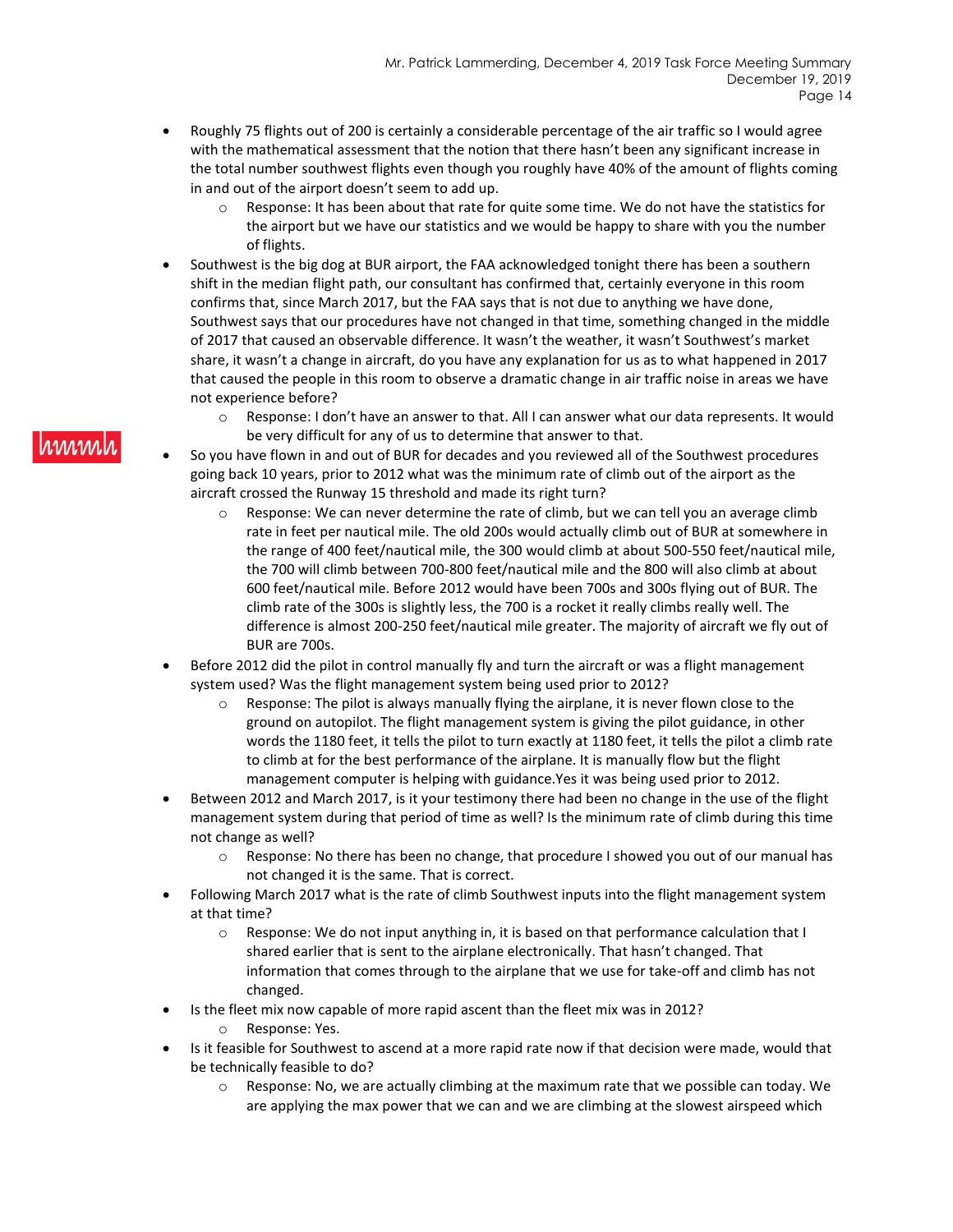gets us to the highest altitude faster. We are climbing today very quickly, as fast as we possibly can in these airplanes.

- The FAA is studying revisions to its departure procedures based on the waypoints that have been set JAYTE and TEGAN waypoints, has Southwest been involved in the planning and location of waypoints and the revisions to the procedures?
	- o Response: We have reviewed them and that is about it.
- With regard to departures from Runway 15/33 is it ever the case that Southwest banks to the east off of those runways? Why?
	- $\circ$  Response: No, we again have to follow what air traffic instructs us to do. I can ensure you if we take-off and turn left off Runway 15 there is a mountain sitting right there. If we turn left and we lost an engine, we wouldn't have an escape. Our engine out performance at that point would be null and void, we couldn't do that. So that is what precludes us, keep in mind that we have to plan for contingences. It is a normal take-off with a normal procedure but if we lose an engine, we have to be able to get the airplane out of the terrain. There is a pretty steep hill that sits right there. There are other factors that air traffic would have give you some guidance on what is occurring in that piece of airspace, but when I am taking out of there, I can actually see the ONT aircraft coming right through there. So there is a lot going on in this little bitty piece of airspace. We can see the airplanes with the lights on and where they are going but we don't have the big picture.
- Are you familiar with ELMOO NINE departure procedure out of BUR? Is that not one that Southwest Utilizes? Why?
	- o Response: Yes I am familiar, but Southwest does not fly that. We fly the procedures the FAA needs us to fly. The airspace in a given area and the procedures put us in those areas. I would have to let the FAA explain that.
- There is a procedure in place, and I am wondering who uses that procedure when, under what circumstances, and why it is not utilized more than it is?
	- $\circ$  Response: It is not an RNAV procedure, but if you looked at it the climb off the ground would be identical. We it takes you after that isn't in the right location to be able to match up with all the pieces of airspace as we try and exit the BUR area. So again, I would have to let you talk to air traffic and the FAA the consequences of that, it's severe. We don't use those. New aircraft are RNAV based, we used the RNAV procedures to be able to comply with what we need to, to comply with air traffic and the ELMOO is not one of those. I have not used the ELMOO since 1986, I have always flown the VNY ONE.
- At BUR there was a previous procedure called VNY ONE, can you describe what it does?
	- $\circ$  Response: The VNY ONE departure was the old conventional, non-RNAV, it has the same guidance after departure as the new one did.
- The controller tells the pilot to hit a certain point north of the VNY runway and turn?
	- o Response: No. Again after departure if I were going to fly the VNY ONE departure I would fly it exactly as I would the OROSZ or SLAPP. I would climb the aircraft to 1,180 feet, I would turn right to 210 degrees. That's the instructions in the procedure.
- Is VNY ONE still being used? But it is the exact same thing as OROSZ and SLAPP?
	- o Response: No. The off the ground instructions are identical, there is no change.
- If it is identical it(VNY ONE) is being used but being called by a different name?
	- $\circ$  Response: No it is not being used by Southwest. It is possible that someone else with a nonequipped airplane could use it. We are flying the OROSZ and SLAPP departures. The instructions the pilots must follow in those procedures are identical to VNY ONE pre-Metroplex.
- If the SLAAP and OROSZ procedures are identical VNY ONE, it's the same procedure with a different name?
	- o Response: Off the ground that is correct.
- The VNY ONE name is not being used but the same pattern is still being used?
	- o Response: The same off the ground guidance.

## hmml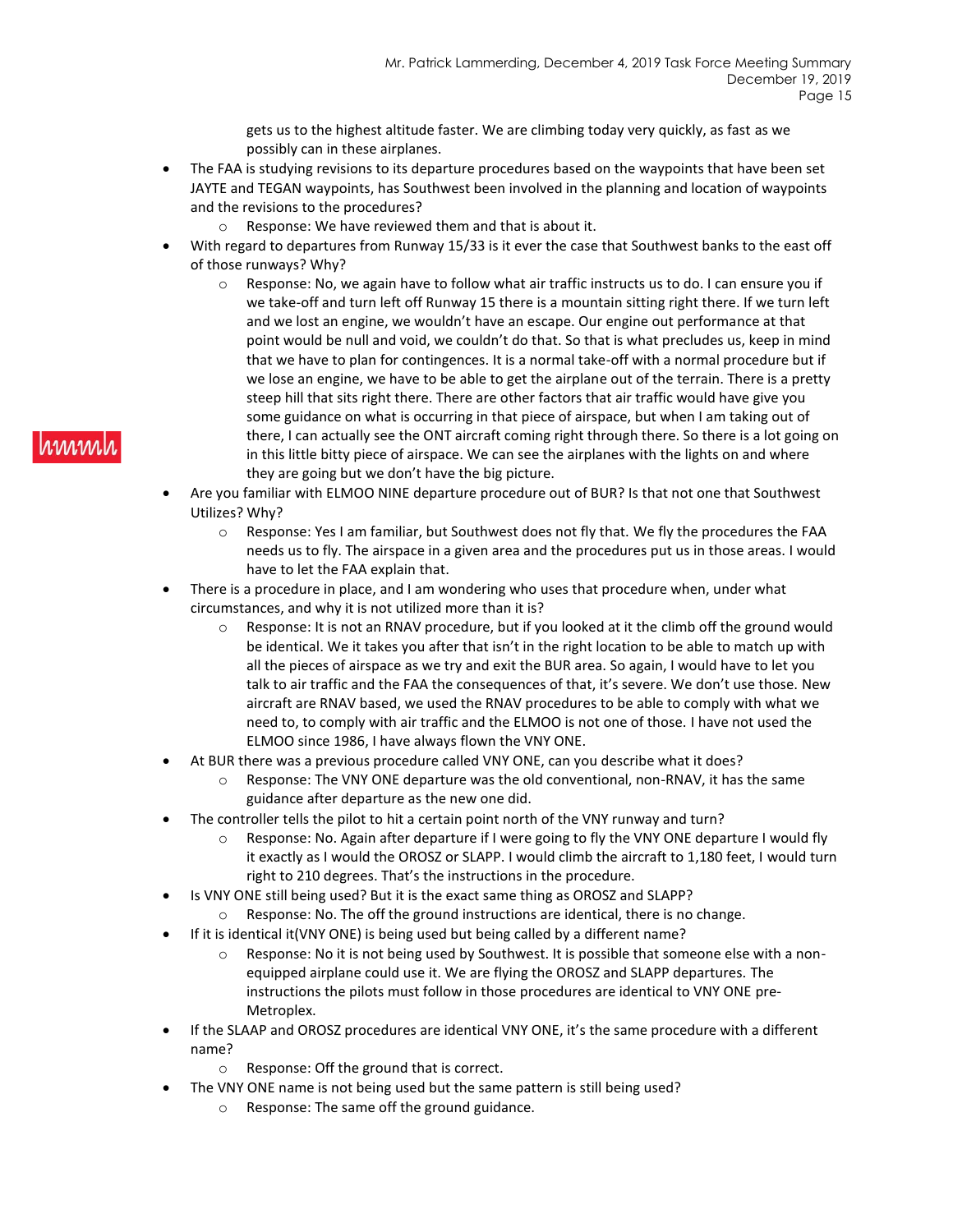- There is not change whatsoever, hypothetically the VNY ONE was exactly done the same and you added it OROSZ and SLAPP, wouldn't it make the plane turn faster?
	- $\circ$  Response: No if we were flying the VNY ONE departure today you would be seeing the same flight tracks that you are for post-Metroplex procedures. The pre-Metroplex procedure climb off the runway is identical to the post-Metroplex. So the VNY ONE conventional departure off the ground was climb 1180 feet, turn right to a 210 degree heading. OROSZ and SLAPP are climb 1180 feet, turn right to a 210 degree heading.

Facilitator Questions on Southwest Airlines' Presentation

- Based on the flight track data you showed earlier, your contention is that the dispersion of those tracks have not changed, is that correct?
	- o Response: That is correct.
- There is a proposal out there that the FAA is looking into, where they have created a couple of waypoints and you said you have review that, can you describe briefly how that would change the tracks from existing today and what they would be if they went into place?
	- $\circ$  Response: That would be what we call an RNAV departure off the ground, but it opens up again after departure. So it would tightly constrain the departure flights tracks after departure. It would move them north a little bit but highly concentrated, but after we pass the last waypoint the dispersion is going to start again. That is the consequences of that, you can have the dispersion you are seeing today or a high tight constrained flight track that is flying the same place every time.
- You also contended, and I believe rightfully so, that your procedures have not changed as to when you get on the 210 heading, but I didn't see anywhere in your procedures any changes after the 210 heading, so have you changed your procedure as you to how you get off that 210 heading and turn north?
	- $\circ$  Response: Nothing has changed, the procedure is the same. That is why it is called an open SID, the VNY ONE was open too. The final instruction for us after take-off was to climb a 210 heading on pre-Metroplex and post-Metroplex, what gets us off that 210 heading is ATC clearance to turn north. We cannot turn north until we clear the arrival traffic, that has not changed from pre- or post-Metroplex. So that is what it is, it is an open SID, we fly the RNAV off the ground to a 210 heading, and we do exactly what we did pre-Metroplex when they let us turn we turn.
- The procedure is the same to turn onto the 210 heading and it also hasn't change, but to turn off of the 210 heading it requires air traffic control direction?
	- o Response: It always has.
- You were talking about the efficiency of the engines and that you put in the weight of the aircraft, the winds and the temperature and all that and it determines how best to climb out? o Response: That is correct.
- That means you climb out, regardless of weight, temperature and winds, on a very similar climb gradient?
	- o Response: That is correct, but it can vary very slightly based on how the pilot flies the airplane.
- If you change the settings or ignored some of the settings and used max climb out procedures, could you actually climb out at a higher climb gradient? How about after the 210 heading?
	- $\circ$  Response: No, it wouldn't help us that much and that close to the ground it already so close to max that it wouldn't help hardly at all.After we are on the 210 heading, it automatically applies the power. Max thrust is really close to where we are at so applying just a little bit more it's going to affect the climb that greatly.
	- The Chair motioned to continue HMMH's presentation at our next meeting.